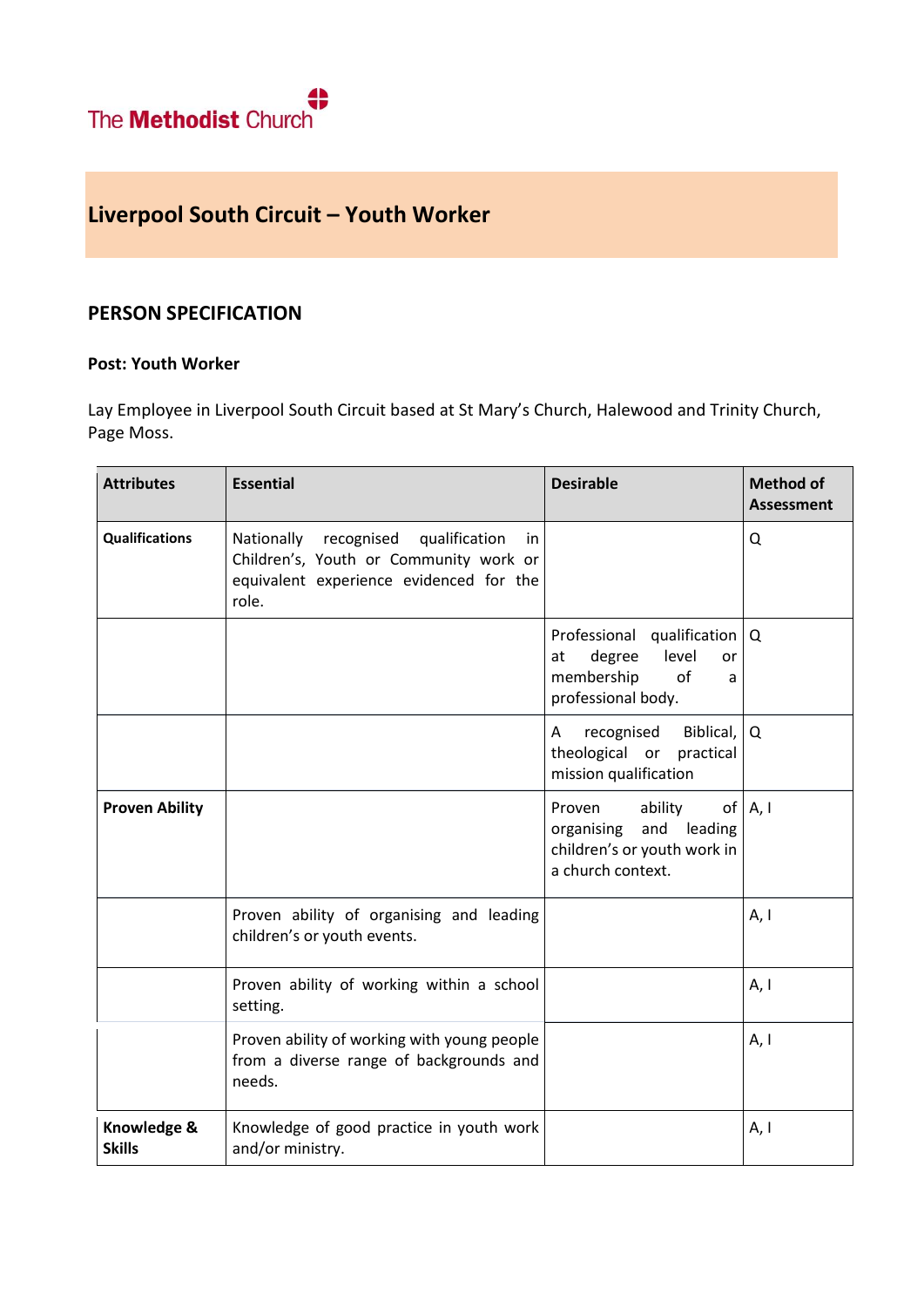| Knowledge &<br><b>Skills</b>             | Knowledge of Safeguarding and child<br>protection procedures.                                                                                                      |                                                     | A, I    |
|------------------------------------------|--------------------------------------------------------------------------------------------------------------------------------------------------------------------|-----------------------------------------------------|---------|
|                                          | An awareness of the needs and issues<br>affecting young people today, of children<br>and youth culture and children and youth<br>issues.                           |                                                     | A, I    |
|                                          | Knowledge and understanding of inclusive<br>work with young people, including special<br>needs.                                                                    |                                                     | A, I    |
|                                          |                                                                                                                                                                    | GCSE or equivalent in $Q$<br>English and Maths.     |         |
|                                          |                                                                                                                                                                    | Hold full driving licence Q<br>and have use of car. |         |
|                                          |                                                                                                                                                                    | Read music and play an<br>instrument.               | A, I    |
| <b>Special Qualities</b><br>or Aptitudes | A committed Christian who is active in their<br>own church.                                                                                                        |                                                     | A, I    |
|                                          | Passion for helping young people to know<br>Jesus.                                                                                                                 |                                                     | A, I    |
|                                          | Ability to work on your own and as part of a<br>team.                                                                                                              |                                                     | A       |
|                                          | Ability to organise yourself in order to<br>manage your workload efficiently.                                                                                      |                                                     | A, I    |
|                                          | Ability to establish positive and productive<br>relationships with young people, other<br>leaders, parents and church members.                                     |                                                     | A, I    |
|                                          | Ability to communicate effectively orally and<br>in writing with a range of different audiences<br>(children, young people, professionals,<br>church members etc). |                                                     | A, I, E |
|                                          | Punctuality.                                                                                                                                                       |                                                     | A       |
|                                          | Computer skills to use a variety of packages<br>to input and retrieve information.                                                                                 |                                                     | A       |
|                                          |                                                                                                                                                                    | A sense of humour.                                  | A, I    |